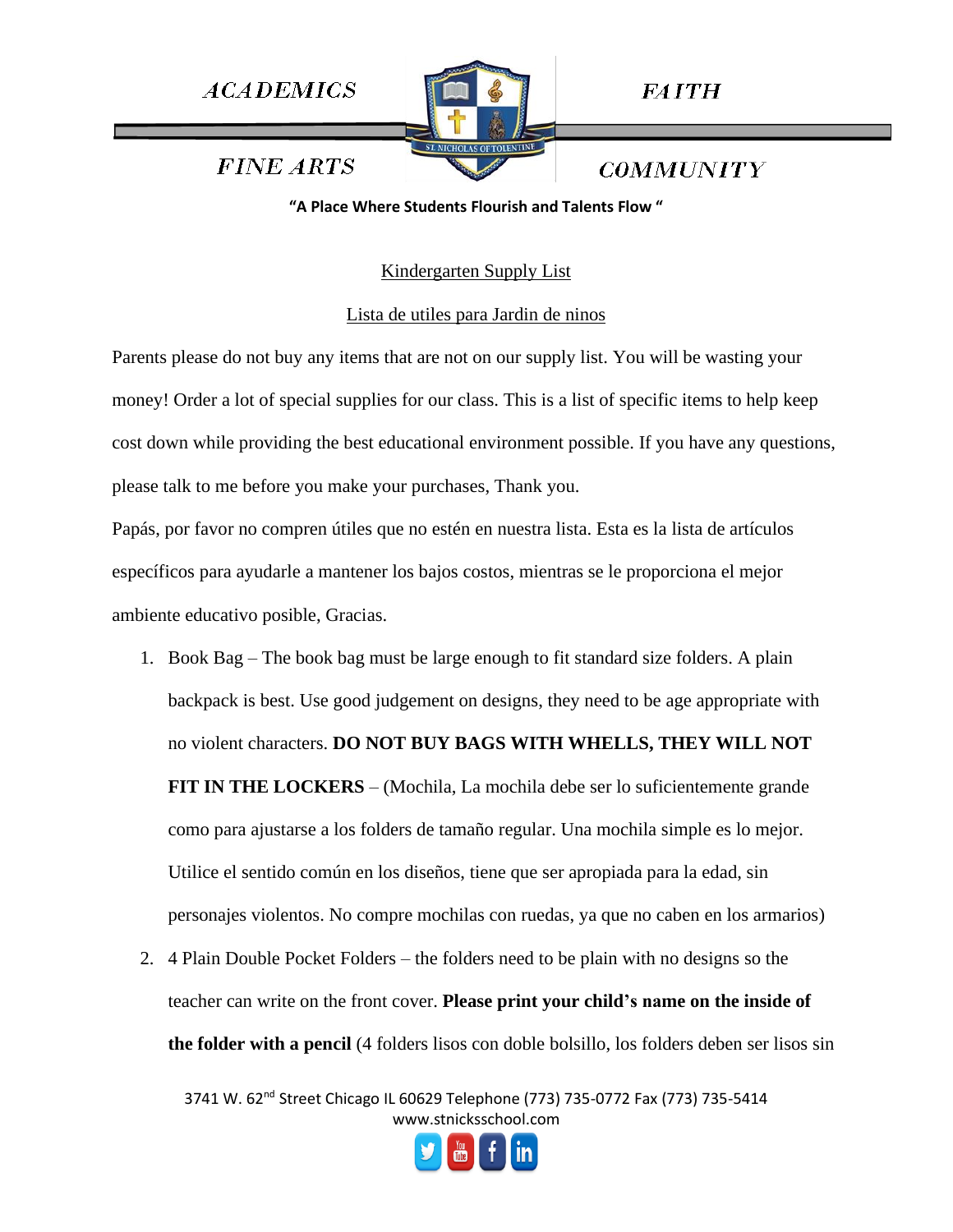

**FINE ARTS** 

*COMMUNITY* 

**"A Place Where Students Flourish and Talents Flow "** diseños por lo que el maestro puede escribir en la cubierta delantera. Los folders pueden ser de papel o plástico. Por favor escriba el nombre de su hijo(a) en el interior de los folders.)

- 3. 1 Plastic flip-top supply box. Approximate size is 5½" x 8½" **Do not buy the type that looks like a suitcase with a handle, it will not fit in their mailbox.** (1 cajita de plástico Flip-top. Se usará para guardar algunas cosas. El tamaño aproximado es de 5 ½ x 8 ½. No comprar del tipo que parece una maleta con asa por que no va a caber en su buzón.)
- 4. Crayola brand crayons 2 boxes of 24 (2 cajas de Crayolas de 24, marca Crayola)
- 5. 2 packages of 4x6 BLANK white index cards, no lines. PLEASE CHECK THE SIZE CAREFULLY, DO NOT BUY 3X5, THEY ARE TOO SMALL TO WRITE ON –(Dos paquetes de tarjetas blancas de 4x6 sin líneas. Por favor verifique bien el tamaño. No compre tarjetas de 3x5, son demasiado pequeñas para escribir.)
- 6. 1 Large zippered pencil case. Approximate size is  $7"x10"$  or larger. This is the type along with the bottom that fit into 3 ring notebooks. An all-clear case or on with clear front is best. We can see inside. We use these cases to hold our index card projects. (Una lapicera grande con cierre para guardar los lápices. El tamaño aproximado es de 7 x 10 pulgadas. Este es el tipo a lo largo de la parte inferior que cabe en un cuaderno de 3 anillos, lo mejor es un estuche completamente transparente o con frente transparente. Lo usamos para guardar nuestros proyectos de tarjetas.)

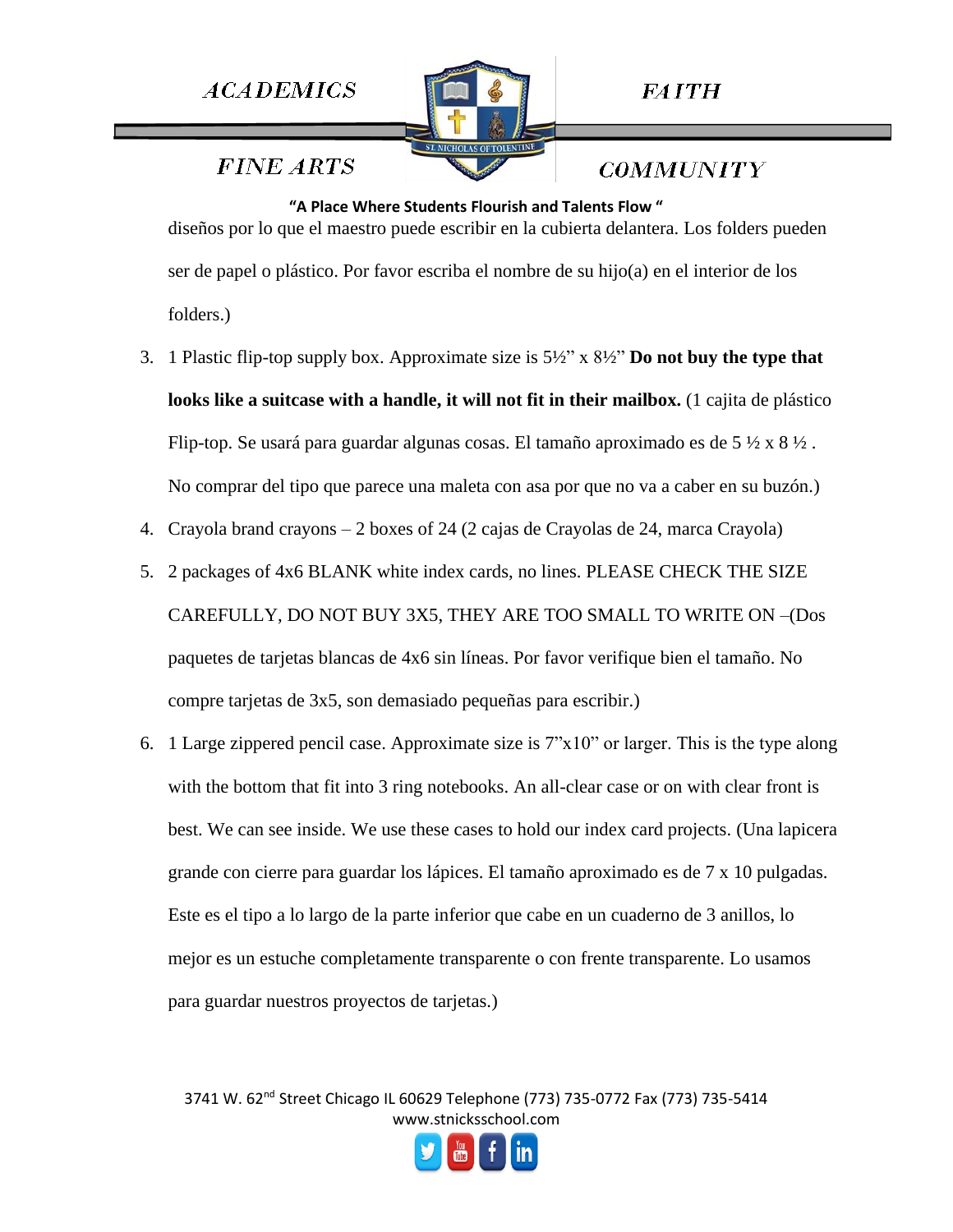

*FAITH* 

**FINE ARTS** 

*COMMUNITY* 

**"A Place Where Students Flourish and Talents Flow "** 7. RAIN PONCHO – NOT RAINCOAT. This should be the inexpensive pull over the head style that has no sleeves. There should be an attached hood on it. Approximate cost is \$5, this is a very practical item of clothing because once the child is fully dressed with a book bag on his/her back then everything is fully covered. The poncho will be kept in school for rainy days. PRINT CHILD'S NAME ON INSIDE OF PONCHO AND CUT DOWN IF IT IS TOO LONG- NO UMBRELLAS ALLOWED- THEY ARE NOT SAFE IN A SCHOOL ENVIRONMENT. (Poncho para la lluvia. No impermeable, es la versión económica que se pone en la cabeza y que no tiene mangas, debe tener una capucha. El costo aproximado es de \$5.00 es un artículo muy práctico para cubrir completamente a su niño(a) incluso cubre su mochila. El poncho permanecerá en la escuela para los días lluviosos. Escriba el nombre de su hijo(a) en el poncho, así mismo cortelo si está muy largo. Las sombrillas no son permitidas, no son seguras para tenerlas en la escuela.)

- 8. Small Blanket- Print child's name on blanket with permanent marker. Blankets are used on their cots at rest time. NO PILLOWS (Una cobija pequeña. Por favor de ponerle el nombre de su hijo(a) con un marcador de tinta permanente. La cobija se usará en sus camitas cuando sea la hora de la siesta. No almohadas.)
- 9. Velcro Gym Shoes NO LIGHTS NO LACES Please make sure gym shows have VELCRO FASTENERS, this is for safety reasons. Unties, loose long laces cause too many accidents. (Los tenis deben tener velcro, no luces o agujetas. Asegúrese que los

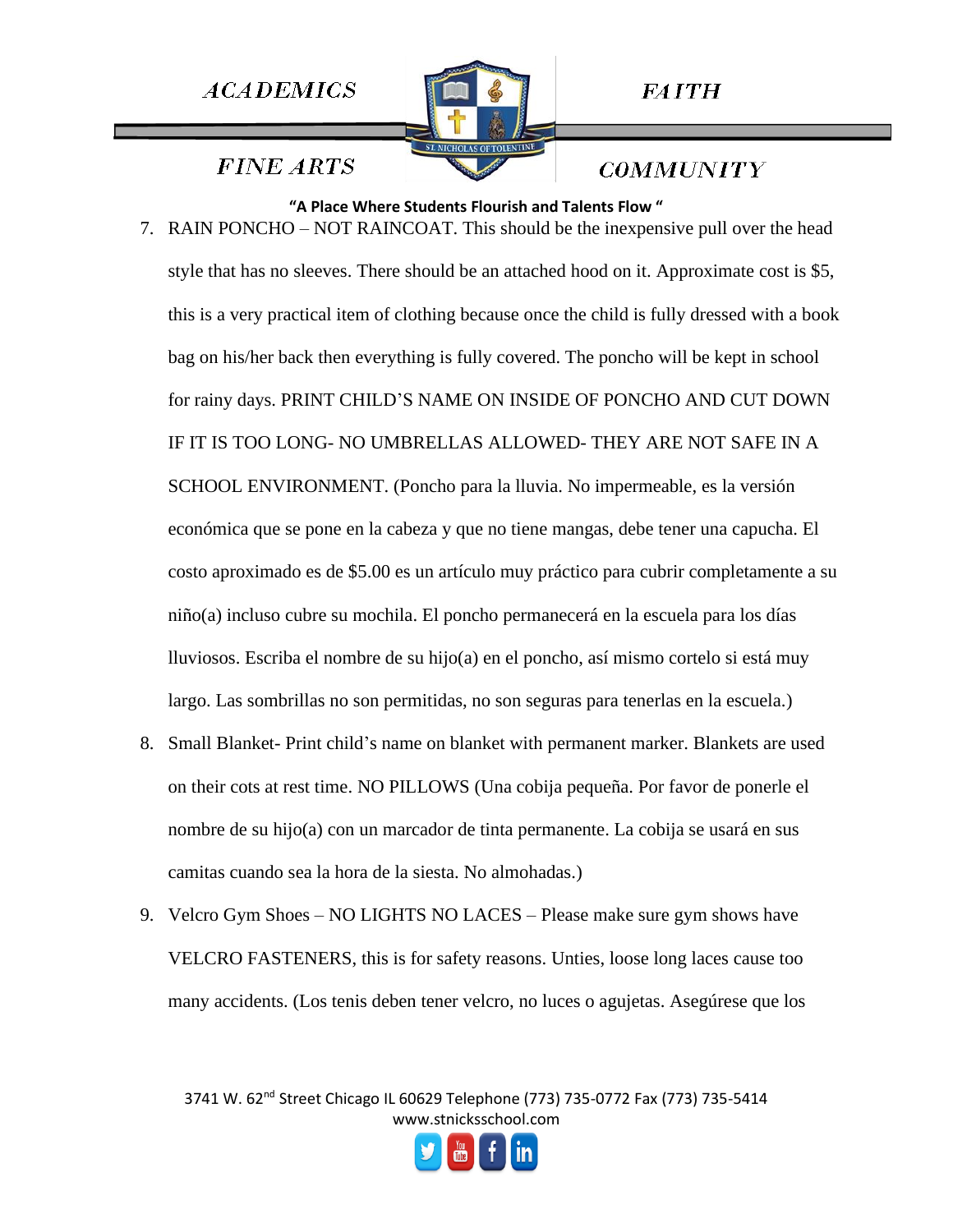

**FAITH** 

**FINE ARTS** 

*COMMUNITY* 

**"A Place Where Students Flourish and Talents Flow "** tenis tengan velcro, esto es por razones de seguridad. Agujetas largas o desabrochadas causan accidents)

- 10. 3 rolls of paper towels (Tres rollos de toallas de papel)
- 11. 3 boxes of Kleenex for classroom use (Tres cajas de pañuelos desechables, (kleenex))
- 12. An entire set of emergency clothes including underwear and socks. This should be a set of old play clothes. Label clothes and fold them up so they fit into large clear plastic bag. BRING ON FIRST DAY OF SCHOOL. Washroom accidents, spills at lunch, any sickness mishaps, make this very important to have in school (**Un juego completo de ropa**, incluyendo ropa interior y calcetines. Por favor de ponerle el nombre del niño(a), acomodarla dentro de una bolsa de plástico transparente, **traerla desde el primer día de clase**. Accidentes de baño, derrames en el almuerzo, los contratiempos de alguna enfermedad puede ocacionar accidentes, por eso es muy importante tener este cambio de ropa desde el primer día de clase.)
- 13. 2 Reams of white copy paper 500 count (2 Paquetes de papel blanco para copias. (500 hojas)
- 14. 4 boxes of wet wipes (4 botes o paquetes de toallitas humedas (wet wipes))
- 15. 12 Glue sticks Elmer Brand (12 tubos de pegamento en barra, marca Elmers)
- 16. 2 boxes Gallon Size Ziploc Baggies (2 cajas de bolsas de plástico de un galón)
- 17. 10 #2 Pencils (YELLOW ONLY) (10 lapices del # 2 (solamente amarillo))

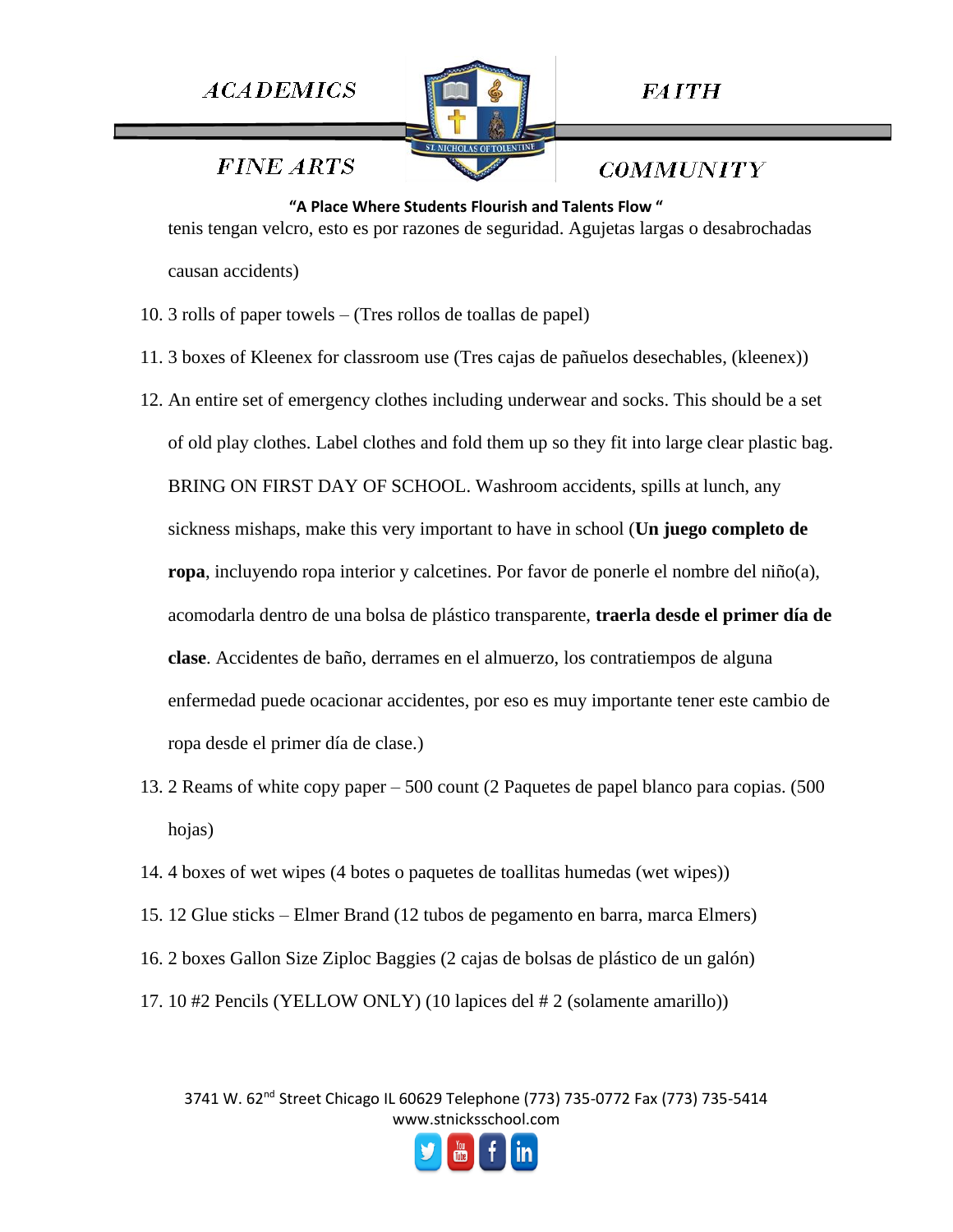

**FAITH** 

**FINE ARTS** 

**COMMUNITY** 

#### **"A Place Where Students Flourish and Talents Flow "**

18. 1 Package of Crayola Washable Markers (1 paquete de marcadores lavables, (marca

Crayola))

- 19. 2 Bottles of Hand Sanitizer (2 botellas de gel desinfectante para manos)
- 20. 2 PLAY-DOH (6 pack) (2 paquetes de plastilina (6 cada uno))
- 21. 3 Composition Notebooks (NO SPIRALS) (3 libretas de composición (no con espiral))
- 22. 2 Colored Pencils (Crayola Brand) (2 cajas de colores (marca Crayola))
- 23. 1 Box Sandwich Sized Ziploc Bags (1 caja de bolsitas de plástico tamaño sandwich)
- 24. 2 Containers Disinfectant Wipes (2 botes o paquetes de toallitas desinfectantes)

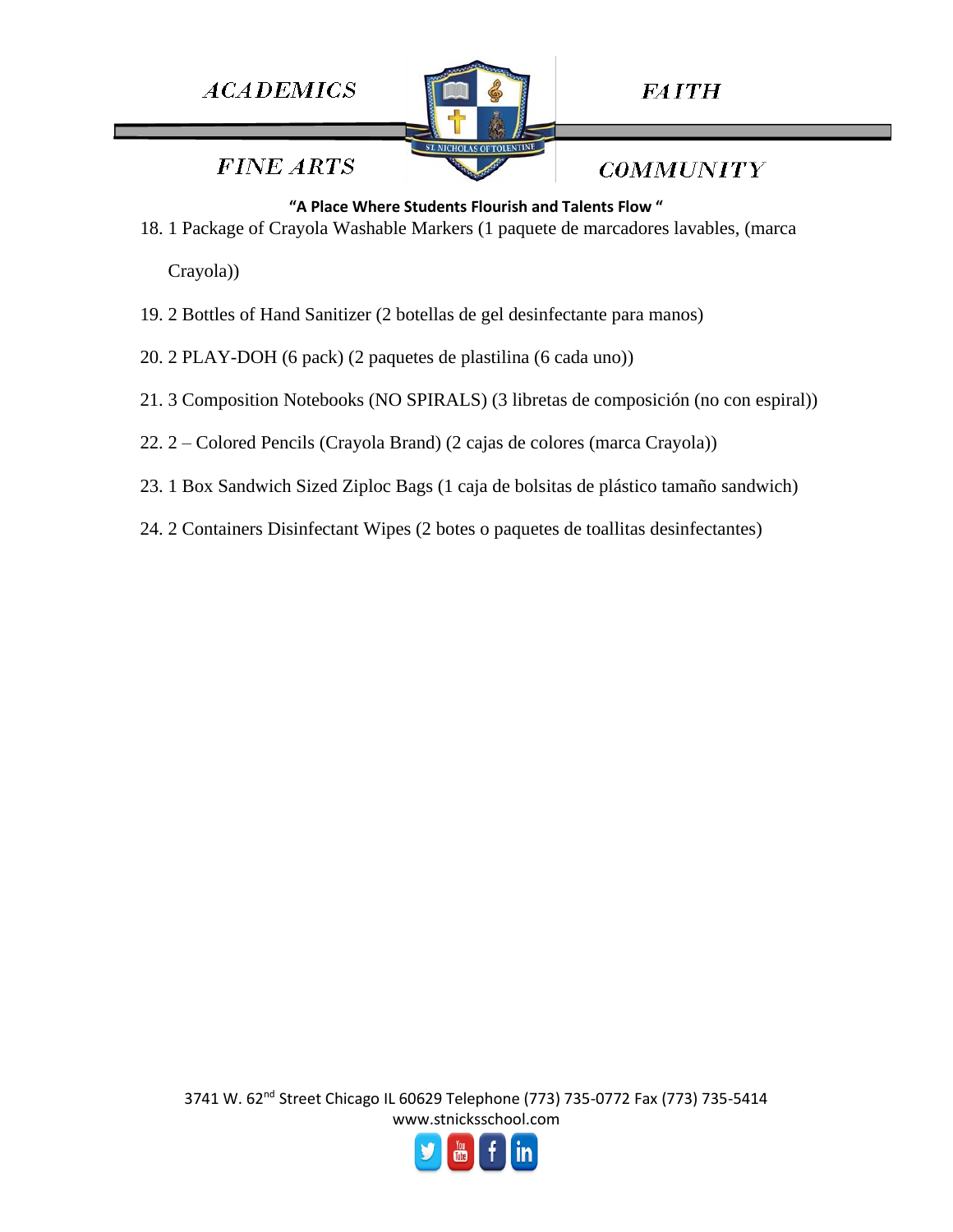

**FAITH** 

*COMMUNITY* 

**FINE ARTS** 

## **"A Place Where Students Flourish and Talents Flow " KINDERGARTEN – JARDIN DE NINOS (KINDER)**

### **ITEMS NEEDED FOR THE FIRST DAY OF SCHOOL - ARTÍCULOS QUE SE**

### **NECESITAN PARA EL PRIMER DIA DE CLASES**

- 1. Child's name on everything (Escriba el nombre del nino en todo)
- 2. A complete set of emergency clothes inside a plastic bag. Name should be on all items and on the outside of the bag (Un conjunto de ropa omplete, ponerlo en una bolsa de plástico con el nombre del niño(a) en todos los artículos y en el exterior de la bolsa.)
- 3. A book bag with folders, and emergency clothes inside. (En la mochila poner los folders y la ropa de emergencia.)
- 4. Blanket in separate, disposable bag. DO NOT PLACE INSIDE BOOKBAG (Ponga la cobija en una bolsa de plástico para usarla en la hora de descanso, no la coloque en el interior de la mochila.)
- 5. Lunch (lunch when it is a full day). Know if your child receives a school lunch. If a lunch comes from home, have a name on any lunch bags. Remember a drink. Do not place food inside book bag. Always keep food in a separate bag. (Almuerzo, si trae su almuerzo de casa, la lonchera deberá traer el nombre del niño(a). No coloque los alimentos dentro de la mochila, siempre mantenga los alimentos en una bolsa separada.)
- 6. Please put your childs name on all supplies and items clothing, especially uniform sweatshirts and rain ponchos. Sweatshirts get mixed up daily if names are missing. (Por